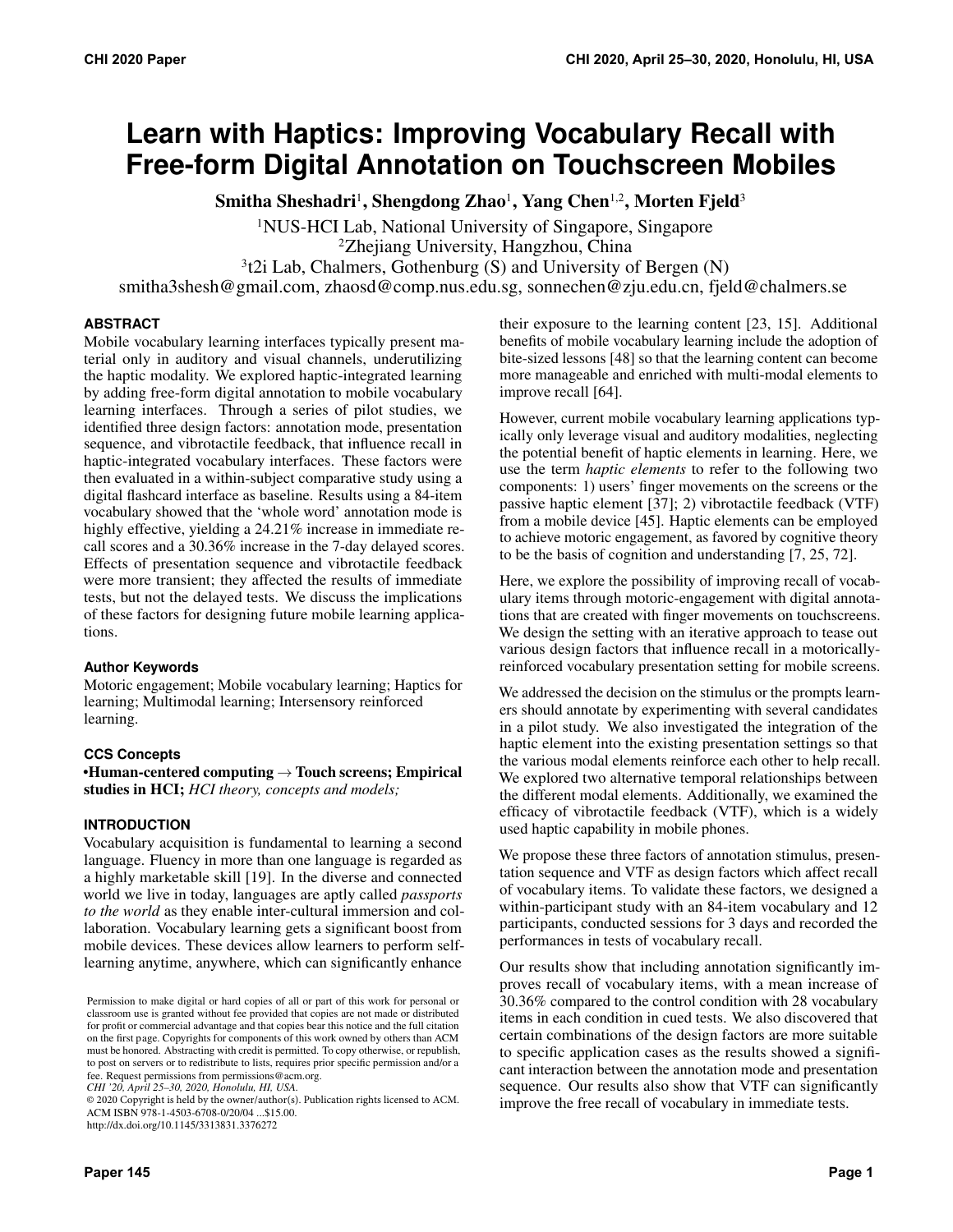This paper has two main contributions: We identify three design considerations for a motorically-reinforced vocabulary learning setting by analysing the problem from an interdisciplinary perspective of cognitive theories and Human Computer Interaction. Secondly, we validate the efficacy of these factors with an empirical study showing significant improvement in vocabulary learning while using existing hardware/software. Further, while our focus is vocabulary learning, the implications potentially have wider applicability to other pairedassociative learning tasks.

# **BACKGROUND AND RELATED WORK**

## **Improvements to vocabulary learning**

In this section, we group the approaches employed to improve vocabulary learning in mobile phones into three categories. First, several studies have leveraged the anytime-anywhere capability of mobile phones. Studies have proposed contextdependent systems which present new vocabulary items relevant to the learner's physical environment [\[74,](#page-12-2) [32,](#page-11-4) [8,](#page-10-4) [20\]](#page-10-5). Context-dependent presentation has been reported to have a greater effect on gaining knowledge of meaning than increasing number of exposures [\[70\]](#page-12-3). Other studies have attempted to utilize wait-times in a learner's day and present vocabulary [\[10,](#page-10-6) [20\]](#page-10-5).

Second, studies have proposed models which adapt to individual learners. Kim et al. [\[31\]](#page-11-5) estimate a learner's level of proficiency, uses their Facebook feed to analyse their interests and customize lessons accordingly. Chen and Chung [\[14\]](#page-10-7) present vocabulary customized to learner's progress and memory cycles. The spacing between word exposures, testing intervals and other factors of vocabulary presentation can be adapted based on individual learner's progress [\[58,](#page-12-4) [20\]](#page-10-5).

The third category involves studies that have attempted to improve learning by enriching the presentation framework with multi-modal content. Pemberton et al. [\[46\]](#page-11-6) facilitate the collection and tagging multimedia content like text and images learners come across in their everyday life to help them progress in language learning. Lin and Yu [\[36\]](#page-11-7) experiment with different presentation modes involving text, audio and picture and report significant improvements by adding audio to vocabulary items. Pires et al. [\[47\]](#page-11-8) analysed smartphone applications for vocabulary learning and regard images as an integral element of the applications. Pu and Zhong [\[50\]](#page-11-9) propose a mobile augmented reality game for preschool students to present rich material.

Although the third category of studies propose to enrich the presentation material with multi-modal content, to our knowledge, no study has examined the integration of motoric modality to improve recall of vocabulary on mobile phones, despite there being substantial evidence in material medium that motoric encoding improves learning.

# **Motoric engagement and learning**

Motoric images are elemental in language comprehension as it promotes *the storage of some type of motoric trace or image*  [\[57\]](#page-12-5). Relevant engagement of the motoric system through locomotion, kinaesthetic motions or fine movements create

motoric images. We can typically see studies take one of two approaches to achieve motoric-engagement; either through bodily actions like enactment [\[56\]](#page-12-6), gestures [\[38,](#page-11-10) [39,](#page-11-11) [52\]](#page-11-12) and manipulation of physical objects [\[24,](#page-10-8) [41,](#page-11-13) [54\]](#page-12-7), or through fine motor activities like finger tracing, finger gestures, drawing and writing. A validated taxonomy of motoric-engagement [\[61\]](#page-12-8) suggests four degrees of motoric engagement (the fourth one being the most immersive). They classify any activity which involves small movements on a touchscreen or mousedriven movements on a desktop monitor or tablet with generative interactivity as second degree motoric engagement.

In our context, we will refer to this as simply motoric engagement. We use the term motorically reinforced platform to refer to our proposed platform for vocabulary presentation which facilitates motoric engagement. Next, we elaborate on approaches using second degree motoric engagement.

## *Second degree motoric engagement activities*

Wammes et al. [\[68,](#page-12-9) [69\]](#page-12-10) report that drawing improves the recall of words and also suggest that drawing is better for recall than writing. We will address this comparison in detail in the next sections. Agostinho et al. [\[1\]](#page-10-9) investigate the benefits of using *biologically primary knowledge* of finger tracing on temperature graphs to help learners understand the graphs better and report better performance for the tracing conditions. Dubé and McEwen [\[18\]](#page-10-10) employ drag gestures and report better performance in number-line estimation tasks using gestures. It reasons that drag gestures have a sense of continuity in them which reinforced the continuous understanding of numbers.

Literature stands divided on the benefits of fine motor activation with writing. Several studies have reported an improvement in recall of words which are written [\[44\]](#page-11-14). However, Barcroft [\[6\]](#page-10-11) argues that writing is a form of production without access to meaning and it actually impedes learning, reporting a study that made learners attempt to acquire new vocabulary by either writing the whole word, writing a word fragment or without writing. The study reported that the writing conditions performed sub-optimally compared to the no writing conditions. Barcroft [\[6\]](#page-10-11) uses a hypothesis proposed in a previous work [\[5\]](#page-10-12) to explain the sub-optimal performance for write conditions. On the other hand, the writing superiority effect, a well-received theory in cognition propagates that writing allows for better information encoding and thus helps learning and recall [\[26\]](#page-11-15).

In our study, we explore motoric-engagement with fine motor activities through writing. We attempt to leverage the haptic capabilities of touchscreen devices and engage the learner in relevant motoric-engagement through writing while learning vocabulary. We also analyse how the haptic modality would combine with the other modal elements in a vocabulary presentation framework.

## **RESEARCH OBJECTIVE**

Throughout this paper, free-form digital annotation refers to any note, verbal (written) or diagrammatic, a user makes on their digital device without geometric constraint [\[62\]](#page-12-11). The primary focus of this study was to investigate whether the incorporation of free-form digital annotation into a mobile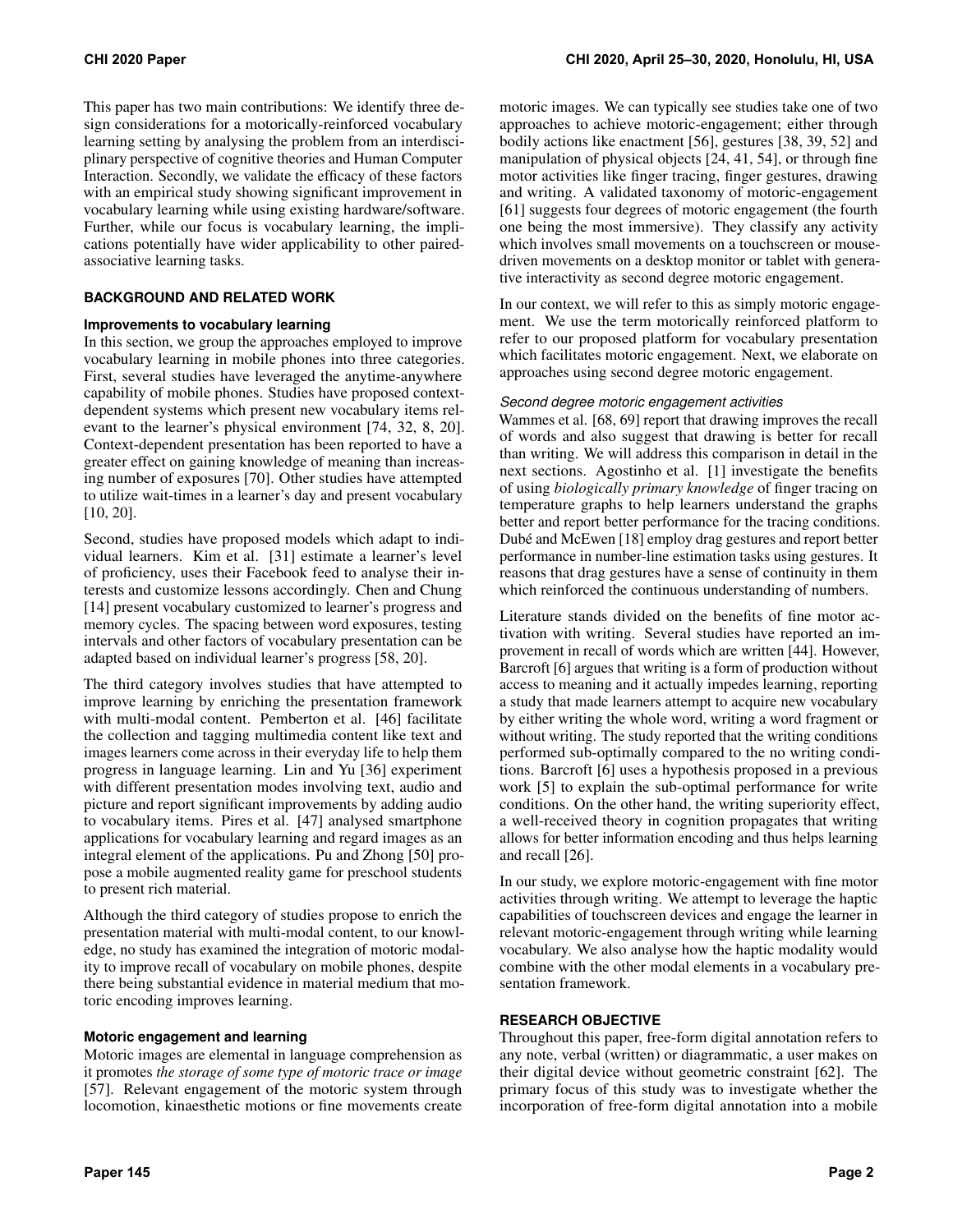

<span id="page-2-0"></span>Figure 1. Examples of verbal (top) and non-verbal (bottom) annotations a learner produces for a sentence in Icelandic (Íslenska).

learning platform improves recall of foreign vocabulary. The primary decision was regarding what to annotate (the annotation stimulus).

## **Annotation stimuli**

Annotation stimulus is the prompt learners should reproduce grapho-motorically. Annotation stimuli can be broadly classified into two categories, non-verbal (diagrammatic) and verbal (written) [\[2\]](#page-10-13). In our study design, learners achieve motoric engagement by reproducing the annotation stimuli on a touchscreen device with the index finger of their dominant hands.

Non-verbal or diagrammatic stimuli are image annotations corresponding to an object or concept. Levin [\[35\]](#page-11-16) describes several functional benefits of image illustrations or verbal stimuli in information comprehension. Verbal stimuli are words written in a language to describe or represent an object or a concept. Figure [1](#page-2-0) illustrates the comparison between the two stimulus classes. For our design, we chose to address a set of three requirements.

Relevance: The stimulus had to be relevant to the learning material. Study designs have worked with motoric engagement that is not directly relevant to the learning material and have failed to extract any benefits [\[65\]](#page-12-12).

Scalability across a complete vocabulary: Words in any language vary widely in length, part of speech, specificity, multiplicity of meaning [\[33\]](#page-11-17) and any comprehensive design should cater to learning these words. Wammes et al. [\[67\]](#page-12-13) recommend that drawing is more beneficial than writing. However, drawing take up considerably more time than writing [\[67\]](#page-12-13). Also, finding visual prompts for all words is an immensely difficult task. Figure [1](#page-2-0) shows a comparison between the verbal and visual stimuli. It is clear that visual stimuli become increasingly difficult to reproduce and ambiguous (lion->territorial).

Scalability across all learners and elimination of training overhead: Visual illustration or drawing skills differ from person to person. We aimed at creating a setting which would cater to all learners without any need for training.

These requirements lead us to use verbal prompts. A vocabulary item of the form "L2 word : L1 meaning (i.e., ljon : lion)"

| Abbreviation   | <b>Full form</b>         |
|----------------|--------------------------|
| Ww             | Write whole word         |
| Ws             | Write word skeleton      |
| nW             | No write                 |
| Seq            | Sequential presentation  |
| Con            | Concurrent presentation  |
| <b>VTF</b>     | Vibrotactile feedback    |
| no VTF         | No Vibrotactile feedback |
| L1             | First language           |
| L <sub>2</sub> | Second language          |

Table 1. List of abbreviations used. Pilot and participant labels are excluded.

has two elements. The second language word or the L2 word (ljon) is the new word a learner is being introduced to and the L1 word (lion) informs the learner of the meaning through a language known to them. The next question was, do learners need to write both L1 and L2 elements to benefit their recall? Would annotation of the newly introduced L2 word suffice? To address such questions, we designed pilot study 1; we used flashcards as the baseline for comparison as these are the most commonly used method by students to memorise information [\[73\]](#page-12-14). We describe the vocabulary items and our choice for first language and second language in the later sections.

# *Pilot study 1 (p1)*

Objective: Compare the test performance yielded by training using three levels of annotations: writing of both L1 and L2 words (*both*), writing of L2 word only (*L2*) and flashcards (*control or no write*)

Scope: Five participants (P1-P5) were trained in a 90 item vocabulary for 3 sessions over 3 days. None of the participants were repeated in any two pilots or in a pilot and the final study. Each session had three subsets for each condition. Participants were given instructions about what to write for each subset. After the session on day three, participants were given the assessment with all L1 words and were asked to recall and write the L2 word. There was no time limit given.

Application: The application was designed on Android platform. There was an audio pronunciation of the L2 word generated using text to speech software and could be listened to by clicking the audio button. Participants could click on the next button to proceed to the next word.

Results: (Maximum score of 30 per condition)

The mean scores for the three conditions were 18.0, 15.2 and 10.2 as shown in figure [2](#page-3-0) for *both*, *L2* and *control* respectively. Results indicate that there was an improvement to the performance in recall tests when either both elements of the L1-L2 pair or only the L2 word is written. Although condition *both*  performed better than presenting *L2* only, interviews with the participants revealed that writing only the L2 word was preferred over writing the L1 meaning which corresponded to very well known objects.

Participant feedback and analysis: Participants prefers using only the annotations of the L2 word. Three of the five participants reported difficulties using their mobile screen to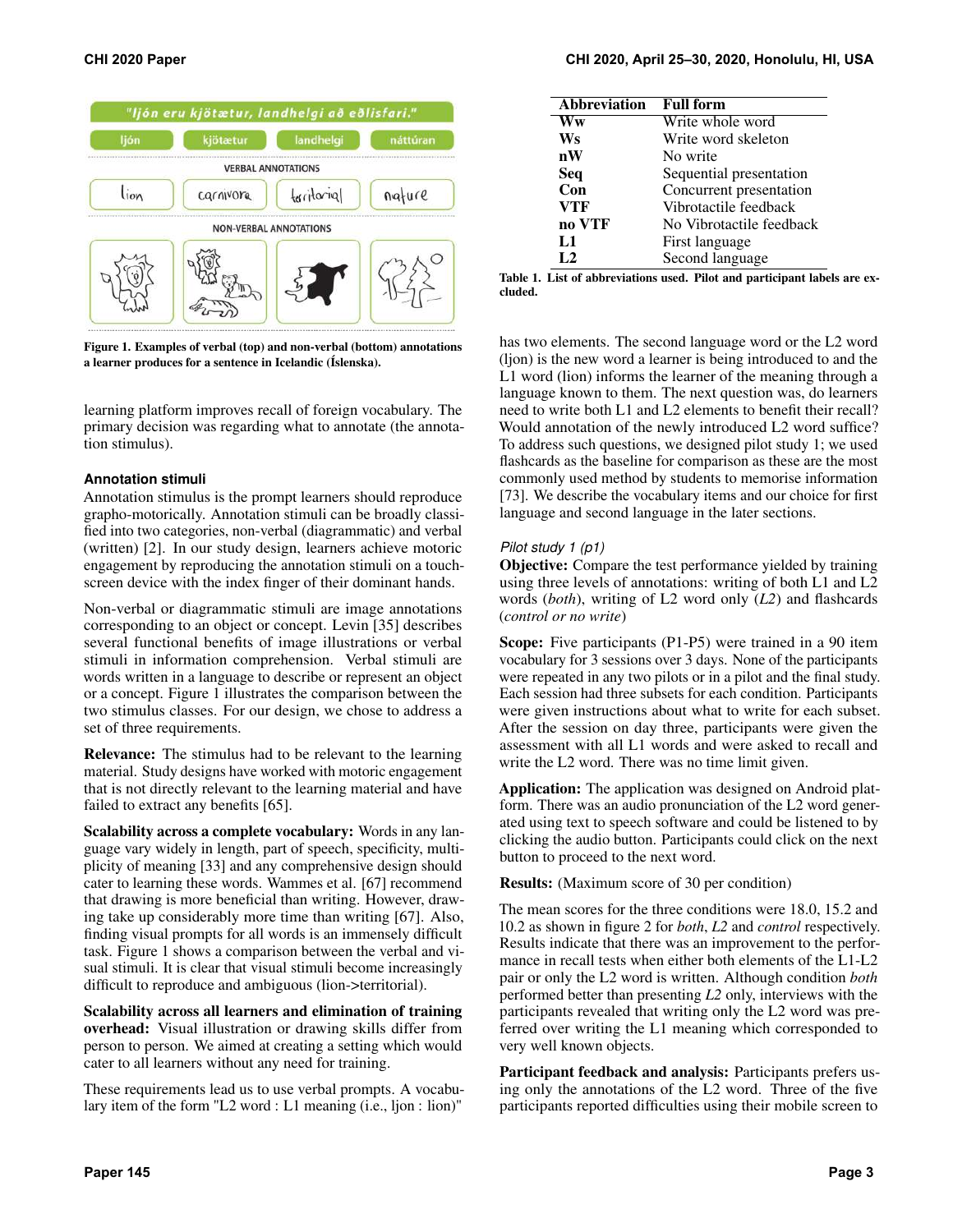

<span id="page-3-0"></span>Figure 2. Pilot 1: Mean scores obtained by participants out of 30.0 per condition C1-C3.

write longer words. P4 remarked, *"Writing entire word becomes a little tedious. And because it [the phone screen] is not very big, I also have to worry about making sure there is enough space for entire word."* We decided to investigate this problem further and our considerations were: Using the landscape orientation in phones to accommodate long words might appear to be a straightforward solution. However, landscape mode is less preferred by mobile users [\[60\]](#page-12-15). Furthermore, this solution would not address the scalability of the design. For instance, words could get too long even for landscape orientation.

We also analysed the first part of the users' comment, about how writing long words can be tedious. While this is a subjective opinion expressed in a limited scope interview, we could upgrade the annotation design by exploring alternatives for whole word annotation using less space on screen and demanding less work from the learner.

Driven by this motivation, we decided to investigate the effects of shortening the L2 word or using word skeleton annotation and compare it with whole word annotation.

#### *Word skeleton annotation*

In order to find a shorter alternative for the L2 annotation, we analysed the work on word shortening [\[53\]](#page-11-18) and the role of vowels and consonants [\[12\]](#page-10-14) in recognising English words. It has been shown that participants have a harder time recognising words missing consonants than those with missing vowels [\[22\]](#page-10-15). Furthermore, according to Rawlinson [\[51\]](#page-11-19) inaccuracies in the order of letters do not significantly affect readers as long as the first and last letters are unchanged. We borrowed from these ideas and used the following algorithm to create word skeletons from the L2 words. Analysis of screen recordings from the participant sessions of pilot 1 showed that words with less than 5 characters would fit easily into the screen, we thus employed word shortening only for words with 5 characters or more. The algorithm proposed was: If the word was shorter than 4 characters, we used it as it is. If the word was at least 5 characters long, the first and last characters were unchanged.The vowels were dropped, if there were consecutive vowels, only first vowel was dropped. For example, Malbex : Mlbx, Cosour : Csur, Viggel : Vggl.

Implications: i1. Writing of the L2 word might benefit recall of vocabulary items more than no writing. i2. Writing of the shortened form of the L2 word might perform as well as writing the whole L2 word. Next, we address the role of the new haptic modality concerning the other modal elements.

#### **Temporal relationship between the modal elements**

According to the multimedia theory of learning by Mayer [\[42\]](#page-11-20), humans process different modal inputs separately and connections between these representations are necessary for meaningful learning. The modal elements involved in our design were; the image element, the verbal elements (the L1 word and the L2 word), the auditory element (L2 pronunciation) and the haptic element. The haptic element can be broken down into two separate modalities, the motoric input and the verbal output. The motoric input is when the learner expends effort in creating the strokes. These strokes in turn form letters which make up the word reproducing the verbal prompt. Multimedia theory also states that each modal channel has limited bandwidth which needs to be utilized carefully while presenting information. In our design, we could either present all modal elements concurrently or introduce a temporal sequence in which each modal element appears in succession. The first approach is likely to encourage the active-processing assumption of multimedia learning; the second might be more resistant to potential cognitive overload. We designed pilot study 2 with a goal of comparing these approaches.

## *Pilot study 2 (p2)*

Objective: Compare the test performance yielded by two conditions of presentation layout: sequential presentation based on haptic input (*Seq*) and concurrent presentation (*Con*) along with whole L2 word annotations.

Scope: Four participants (P1-P4) were trained in a 40 item vocabulary for 2 sessions spanned across 2 days.

Design: The 40 vocabulary items were divided into 2 sets for *Seq* and *Con*. Words corresponding to each condition were ordered randomly and participants had 2 sessions of 40 items. The test of all 40 items were given after session 2, following a 5 minute break. In the test, a list of all L1 words were given and participants had to recall and write the L2 word. There was no time limit given.

Layout: For *Seq* condition, the layout was initially empty except for the writing stimulus (L2 word). Once the participant starts to write, the strokes were recorded and the image along with the L1 word were faded in by gradually increasing the opacity. A diagrammatic representation of this flow can be seen in figure [4.](#page-6-0) In *Con* condition, the layout appeared with all the elements as seen in figure and remained static but for the writing. Sequential presentation based on haptic input (Seq) outperformed concurrent presentation (Con). Participants remarked that sequential presentation allows them to fully concentrate on one element and then move onto the next. P1 mentioned, *"I like the fading in, it allows me to take some time to read that word* [L2 word] *and then deliberately get the meaning."* These remarks and the promising trends shown by this pilot as shown in figure [3](#page-4-0) encouraged us to retain presentation sequence as a design factor.

Implications: i3. Sequential presentation based on haptic input (*Seq*) of the different modal elements might help recall better than concurrent presentation (*Con*).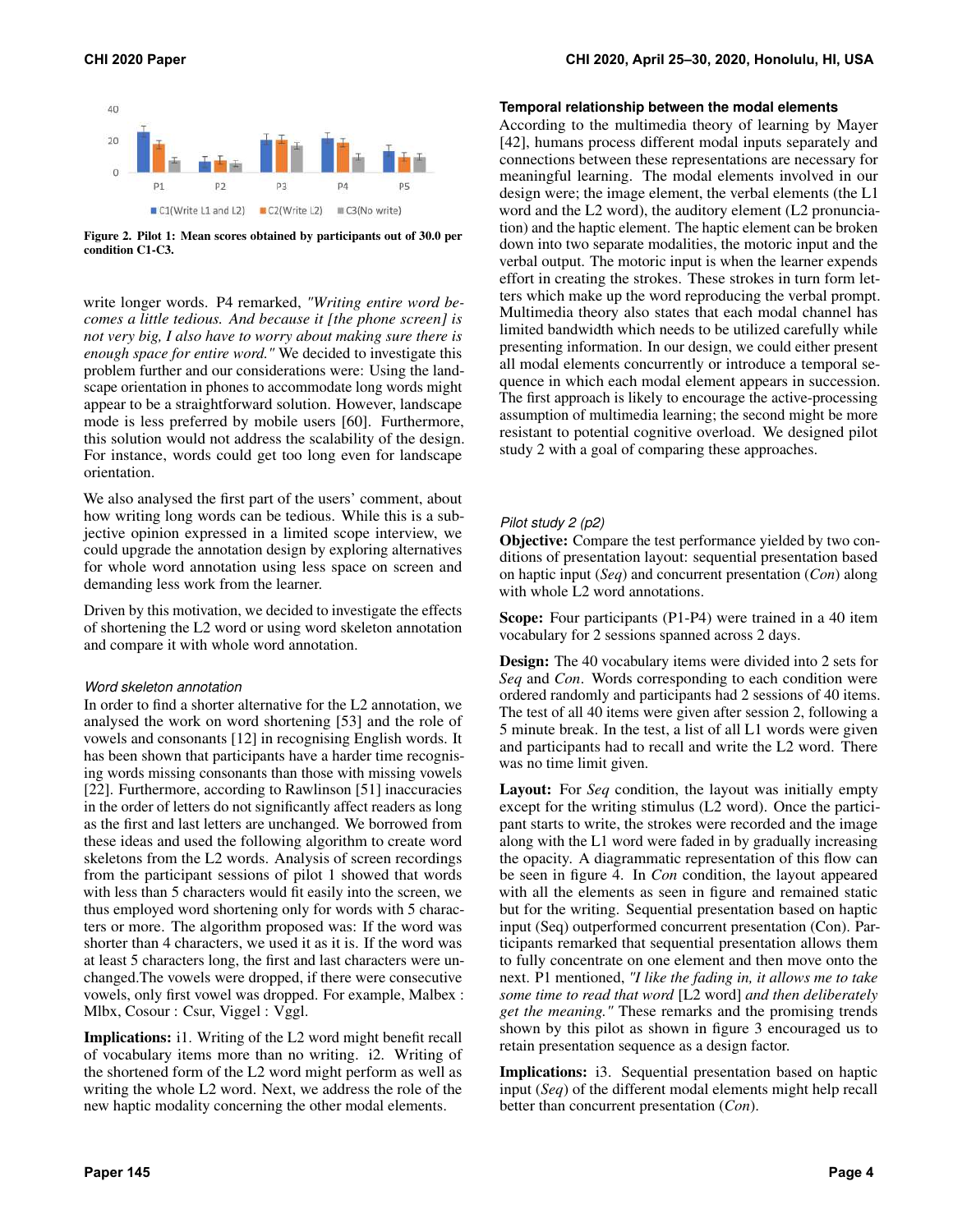

<span id="page-4-0"></span>Figure 3. Pilot 2: Mean scores obtained by participants out of 20.0 per condition P1-P4.

#### **Haptic experience and Vibrotactile feedback (VTF)**

Brewster and Brown [\[9\]](#page-10-16) advocate for the incorporation of cutaneous perception into any haptic interface to enhance its usability and effectiveness. They reason that touch has two integral elements- *the kinaesthetic perception* which processes the *information arising from forces and positions sensed by the muscles* and *the cutaneous perception* which caters to sensations such as vibration, temperature etc. Also, VTF has been shown to increase the feel of writing, participants responded positively to vibrotactile cues from the writing surface and reported that it felt comfortable and resembled the feel of writing in a material medium [\[16\]](#page-10-17). Therefore, we designed the next pilot study to investigate how VTF is received by learners as a tool to increase familiarity of the setting.

#### *Pilot study 3 (p3)*

Objective: To explore whether VTF during annotation improves user experience by making the setting more similar to the familiar experience of writing on a material medium.

Scope: 5 participants (P1-P5), exposure to 10 vocabulary items, 5 were chosen randomly for each participant for set 1 (VTF) and set 2 (no VTF)

Layout: Words with VTF vibrated on touch. Participants were interviewed after the session.

Interview questions: Did you notice any difference between words of set 1 and set 2? Which would you prefer to digitally annotate? Why?

Participant feedback: Participants were mostly positive towards VTF (3 out of 5 preferred writing with vibration and 1 had no preference), P4 remarked, *"Vibration just feels better, once I'm used to writing with vibration, the one without feels weird."* P1 mentioned that *"It feels more like actual writing, but I'm not really against the one without either."* 

Implications: i4. VTF might help improve user experience by increasing familiarity with a writing setting.

Based on the results of the three pilots, we wrapped up with the following three design factors for further investigation.

1) Annotation mode, 3 levels: Write whole word (*Ww*), Write word skeleton (*Ws*), No write (*nW*). The write whole word level involves the writing of the complete L2 word. The word skeleton annotation is a potential alternative we investigate. If the results of the word skeleton annotation are comparable to whole word annotation, it could be used to save time and effort and enable scaling of the design to cover long words. Also, it could indicate that digital annotation can cater to concepts that have to be shortened to be easily annotated. The No write level is designed to function as the baseline representing flashcards.

2) Presentation sequence mode, 2 levels: Presentation in sequence based on haptic input (*Seq*), Concurrent presentation (*Con*). Presentation in sequence based on haptic input initially presents only the writing stimulus in an otherwise empty layout. The participant then has to start writing the stimulus. The strokes are captured and the image element and the L1 verbal element are slowly revealed to the participant by introducing a direct proportionality between the completeness of the written word and the visibility of the image and L1 verbal element. On the other hand, the concurrent presentation has all the elements present already and the participant needs to write the stimulus on an otherwise static layout. The concurrent presentation level serves as the baseline when combined with the No write level being identical to the flashcard design.

3) Haptic feedback mode, 2 levels: vibrotactile feedback (*VTF*) and no vibrotactile feedback (*no VTF*): VTF gives feedback in the form of vibration as the participants write. The no VTF condition is the baseline as it represents the flashcard design. We point out here that this design does not explore some dimensions of VTF such as frequency and duration of the vibration as done by studies conducted by Brewster and Brown [\[9\]](#page-10-16), however, our design isolates the effects of the presence haptic feedback on recall performances.

In addition to shedding light on the above design considerations, our pilots uncovered some critical observations we needed to address: Participants form word associations to help them link the L1 and L2 words. This is a widely used strategy in new vocabulary acquisition known as the keyword method [\[55\]](#page-12-16).

Some participants expressed that they had more time to form such associations for the control group. We needed to address this issue as it introduced some variability between the conditions. Further analysis and discussions with participants revealed that these associations are typically formed upon the first exposure to the L1-L2 pair. Subsequent exposures do not call for new associations. Implementing the annotation conditions for the first exposure might affect the formation of these associations variably across the different conditions.

To avoid this confounding factor, for the final study, we decided to have uniformity in first exposure by having an initial common session in which all words were presented with the flashcard layout. The conditions were implemented from the subsequent sessions i.e. the revision sessions.

In pilot 1 and 2, participants controlled when to proceed to the next word by clicking on the next button. We recorded the time a participant spends on each word- 8.25s for the words with L2 writing and 7.85s for the words with no writing. To ensure uniformity in exposure time for all words, the next button was removed and the time for each word was set to be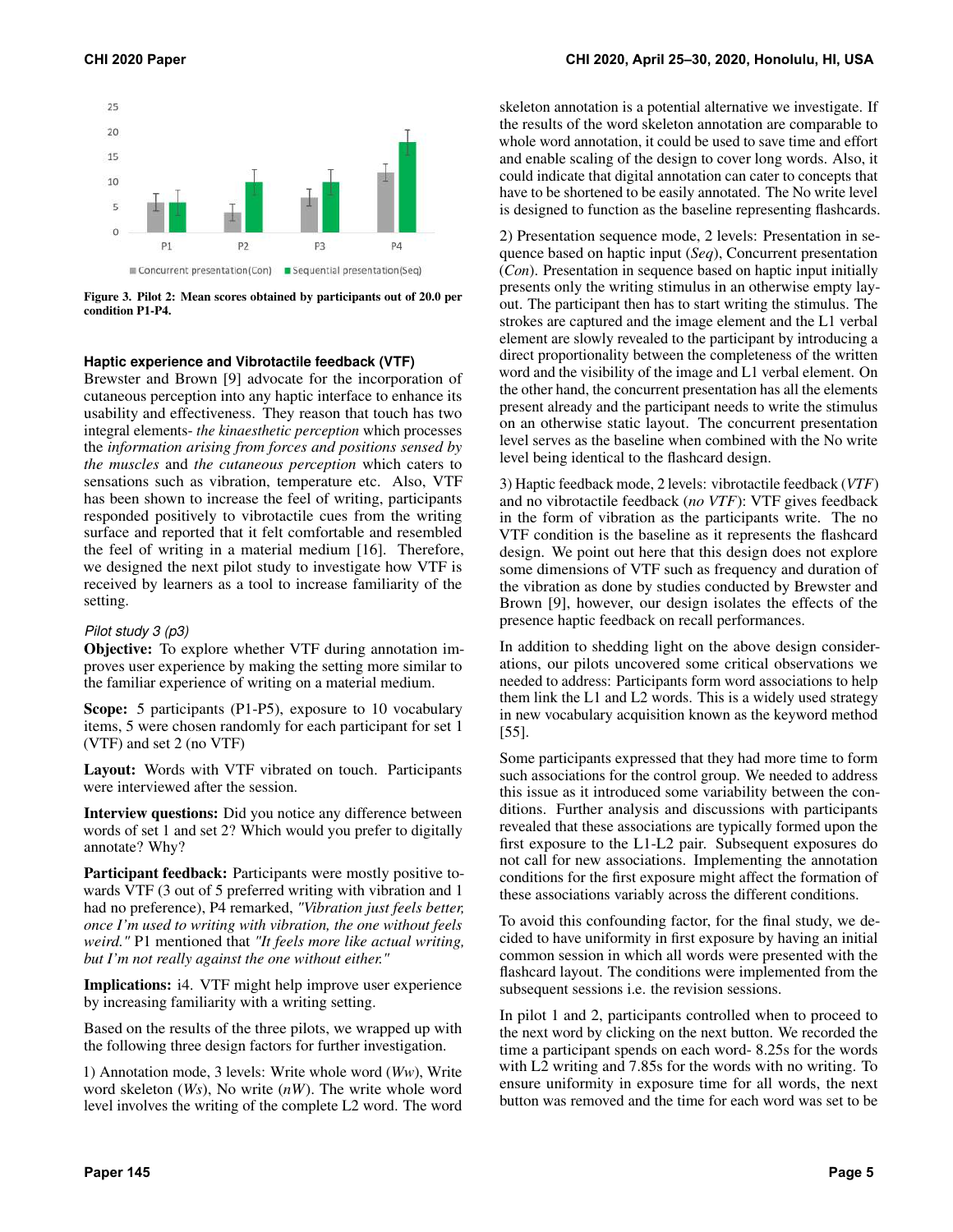8s for each No write word. For the write whole word and write word skeleton words, progress depended on the writing. We also recorded the number of times participants use the audio pronunciation. For most words, they used the pronunciation twice. We thus assigned two pronunciations of the L2 word per every vocabulary item in a session.

## **RESEARCH QUESTIONS AND HYPOTHESES**

Based on the implications of the pilot studies, we formulate four research questions and five hypotheses:

RQ1: How does the adding whole and partial word annotations to the revision phase of vocabulary learning affect recall?

H1.1: Vocabulary items learnt by revising with annotations will be recalled better in the immediate and delayed cued and free recall tests than those revising using digital flashcards.

H1.2: There will be no significant differences between the performance of partial and whole word annotations in immediate or delayed cued or free recall tests. We hypothesize that annotating with the L2 word will lead to significant improvement in recall of vocabulary items. Additionally, we also attempt to upgrade this design factor by using partial word annotations formed using the algorithms based on linguistic evidence of word shortening. We hypothesize that shortening the words will not cause any significant impediment to the benefits of word annotations.

RQ2: What is the relationship between temporal sequence of presentation of various modal elements and recall of vocabulary items?

H2: Presentation in sequence will perform better than concurrent presentation in immediate and delayed cued and free recall tests. Competition between elements for modal bandwidth has been shown to deter learning. For example, there is a significant decrease in performance when scientific explanation are presented as animation and on-screen text (both target visual modality) than as animation (visual) and narration (auditory) [\[43\]](#page-11-21). We hypothesize that integrating the haptic modality to a sequential presentation environment will be more favourable to recall than a presentation environment without any sequence of presentation.

RQ3: How does adding vibrotactile feedback to writing affect recall of vocabulary?

H3: VTF improves immediate and delayed cued and free recall of vocabulary items. VTF has been employed to increase the familiarity of a writing framework by making it more similar to a mechanical writing framework [\[16\]](#page-10-17). Furthermore, studies have discovered that people are inherently skilled in identifying patterns of vibrotactile notes [\[21\]](#page-10-18). We hypothesize that the addition of VTF into the writing environment will improve recall of vocabulary items by enriching the encoding procedure with an additional input.

RQ4: How do the factors of annotation mode, presentation sequence and haptic feedback interact and which combination is most conducive for recall of vocabulary items in a mobile presentation framework?

H4: Ww.Seq.VTF will lead to the highest scores in immediate and delayed cued and free recall. Based on the rationale we have explained in the previous sections, we retained three factors that we hypothesize will affect the recall of vocabulary items. Their interaction will uncover the most conducive combination to present vocabulary. We hypothesize that the combination of whole word annotation, sequential presentation, and VTF will yield the best recall performance.

# **STUDY DESIGN**

# **L2 language choice and word list**

For the first language (L1), we chose English. For our choice of L2, we needed the following qualities. The words needed to be distributed across experimental conditions with uniform complexity and that none of the vocabulary items contained any linguistic cognates. Linguistic cognates are words having the same linguistic origin as one another (like, English father, German Vater, Latin pater). Linguistic cognates are easy to learn and less susceptible to forgetting than non-cognates [\[17\]](#page-10-19). To avoid any confounds introduced by items which are easier to learn than the rest, cognates had to be avoided.

We had to ascertain that it was a participants' first exposure to each of the vocabulary items. While we could ask about their familiarity with any language, there was no way to ensure that they had never been exposed to any of the L2 words without revealing the L2 words. Also, the words needed to be pronounceable by participants who were fluent in English. L2 words which were difficult to pronounce would add both variability and cognitive load.

Macedonia and Knösche [\[38\]](#page-11-10) give a comprehensive overview of motivation behind choosing an artificial corpus. We adapted the same rationale and used the Wuggy pseudoword generator [\[30\]](#page-11-22) to generate the pseudo corpus. We choose the Wuggy pseudoword generator as it facilitated the generation of polysyllabic pseudowords which followed English phonotactic constraints. Phonotactic constraints are rules which define what sound sequences are possible in a language. For example, gemination or consonant twinning which refers to lengthening the articulation of a consonant when compared to a single instance of the same type of consonant is not allowed in English, but is seen in many other languages such as French or Dutch. Another example is that letter combinations such as \*ntat or \*rkoop, are not allowed in English [\[27\]](#page-11-23)

## *Word list*

The word list defined the English words which would act as the meanings for the Wuggy generated pseudo vocabulary. These words needed to be simple and uniformly familiar. Carter [\[13\]](#page-10-20) refers to Ogden's basic English as a core vocabulary which is designed to meet communicative adequacy. In other words, Ogden's vocabulary consisted of those words which are introduced early on for any speaker. We thus choose Ogden's list of 200 things for our L1 list. We used an 84 item vocabulary with L2 words generated using Wuggy pseudoword generator. Firstly, 200 pseudowords were generated and mapped randomly to the wordlist of Ogden's vocabulary. Then, 84 words were randomly chosen and divided into 6 groups of 14 ensuring uniformity of word length across the groups. Word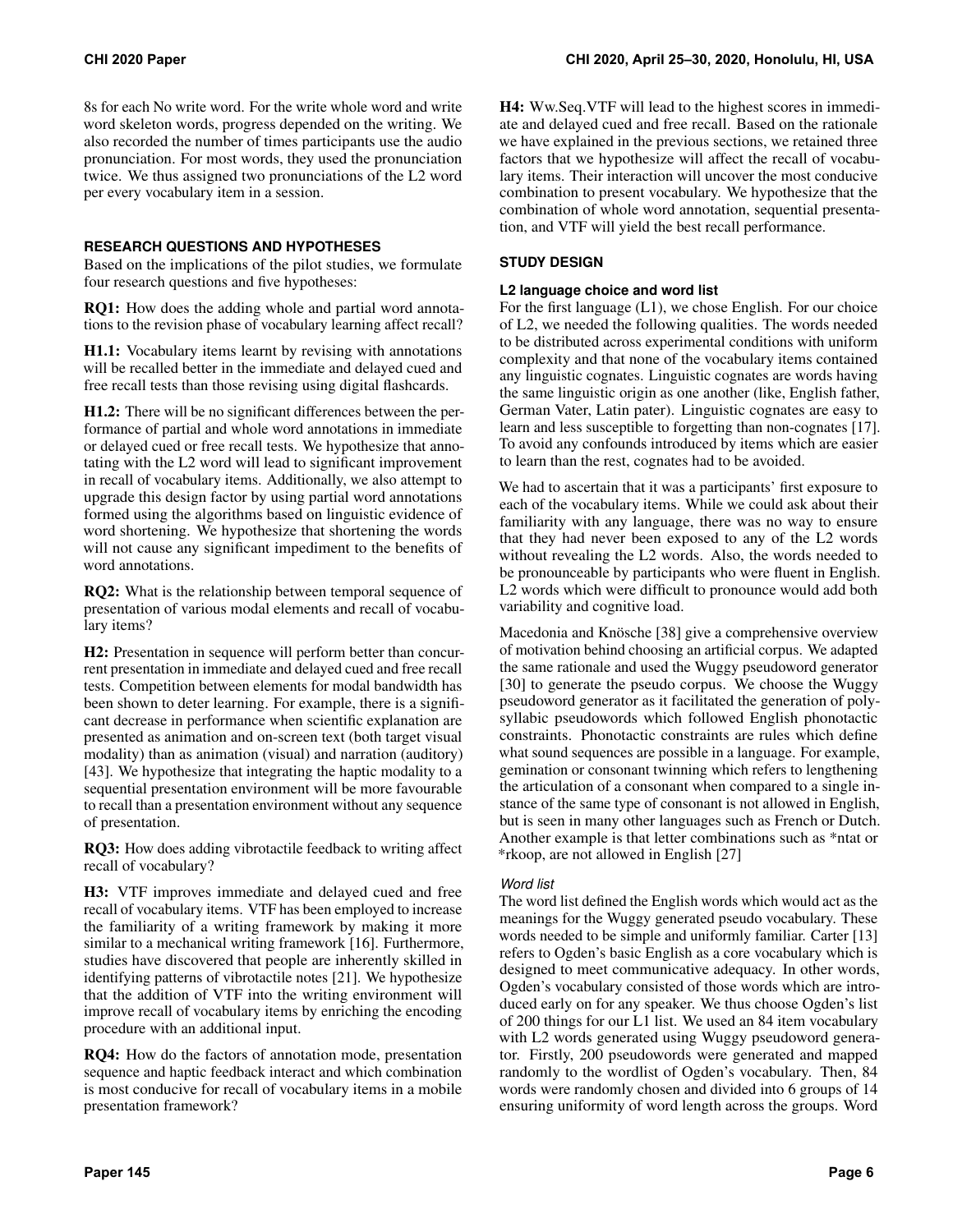

<span id="page-6-0"></span>Figure 4. The different phases of the layout from 0s up to 8s (top to bottom) for the 12 conditions. Participants hear the audio pronunciation at 0s and once more between 1.5-5s based on writing for Ww and Ws, or at 4s for nW.

length was uniform as literature suggests that ease of recall is dependent on word length [\[3\]](#page-10-21). This assignment of vocabulary items to group was the same for all participants. We created audio pronunciations corresponding to the 84 selected L2 words using a Text to speech software. Each audio file was 1-2s. We choose images corresponding to the words from Google image search results, selecting the first result which met the clarity, relevance, and license to use criteria. All the audio files were in WAV format and images in JPEG/PNG format.

#### *Layout elements*

Audio: For all levels, audio played once at 0s. For No write level, audio played the second time at 4s. For write levels, strokes were monitored and audio played when strokes reached midscreen.

Annotation prompt: For write whole word level, participants were instructed to write the whole of L2 word. For word skeleton annotation, they were asked to write only the red letters in L2 word as shown in figure [4.](#page-6-0)

Progress to next word: For No write level, application proceeded to next word after 8s. For write levels, it proceeded 2.5 s after participants stopped writing.

VTF: For write levels, the vibration was active for as long as the participant was writing on the screen. For No write, the vibration was set to last for 4 s and was activated as soon as the application proceeded to the word.

## **Experimental method**

#### *Participants*

We recruited 12 participants from the university community (5 female; M age= $24.65$ , SD =  $3.24$ ). All participants were undergoing training in English medium university curriculum with self-rated English proficiency 8.34/10.0 (min 7). They



<span id="page-6-1"></span>Figure 5. The complete experimental set-up from day 1 to day 10. FR: Free recall test, CR: Cued recall test.

were paid the standard compensation, an equivalent of 7.24 United States Dollars for their time.

#### *Apparatus*

All sessions were carried on a OnePlus 6 phone (1080 x 2280 pixels, dim. 155.7 x 75.4 x 7.8 mm, weight: 177g) in a quiet, closed room with only the experimenter and one participant present at a time. Participants sat on a chair with a desk of comfortable height in front of them with the phone in their nondominant hand and wrote with their dominant index finger. They used earphones during the sessions. Assessment and post-questionnaire Google forms were filled on a standard laptop.

#### *Sessions*

Figure [5](#page-6-1) illustrates the complete flow of the experiment. Each participant had 4 sessions in total for the 84 words spanned across 3 days. We decided on training for 3 days based on the implications of the results from Macedonia Knösche [\[38\]](#page-11-10) which reports that the benefits of the experimental group with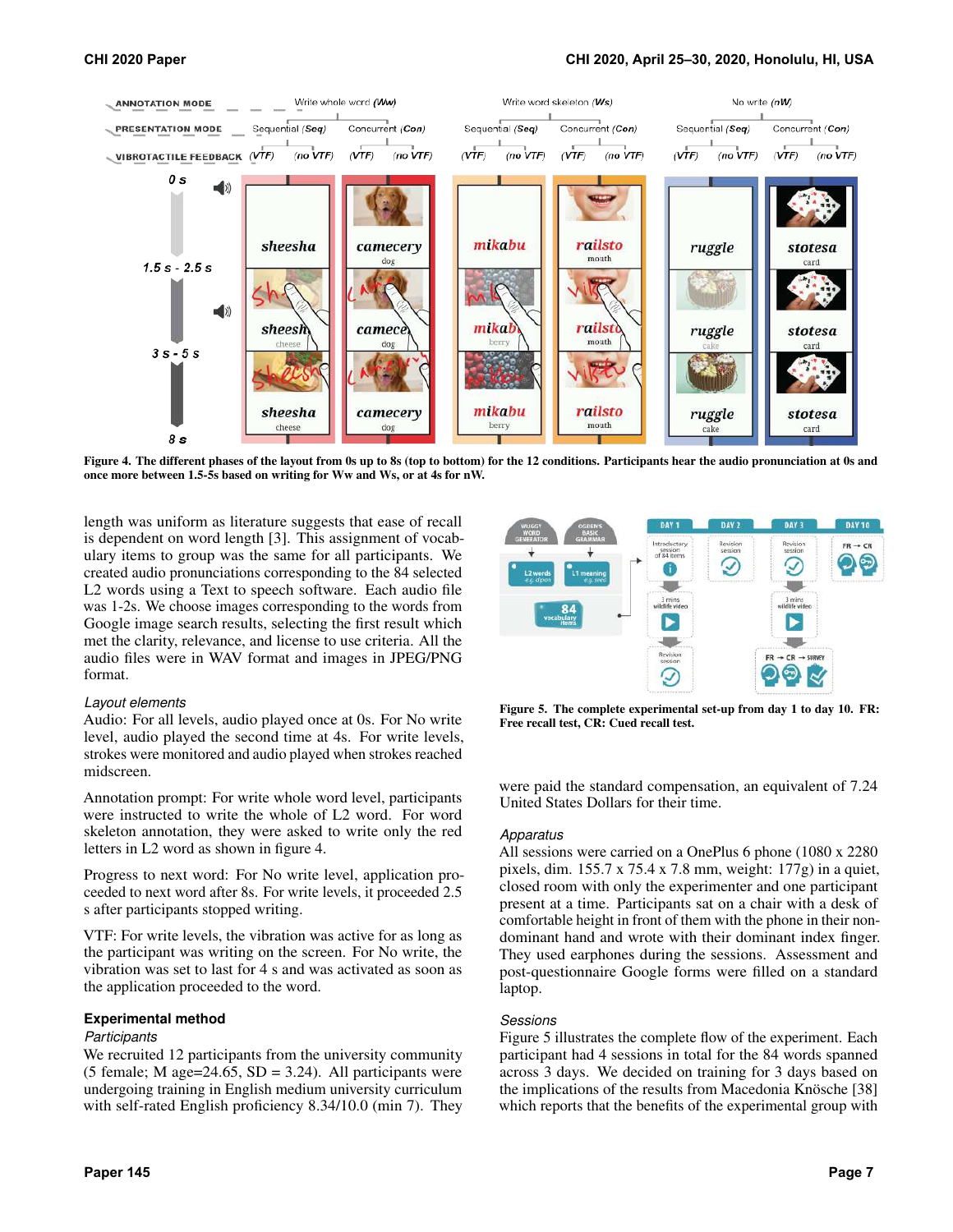enactment encoding were evident from Day 3. In line with findings from Motor Neuroscience, they reason that motoric learning takes longer time to produce results as there is a need for consolidation processes after practice [\[4\]](#page-10-22).

The initial session was designed to be common across all words and conditions. For this session, the 84 words were sorted by length, then alphabetically and presented to the participants sequentially. Participants were exposed to each word layout for 8s. They heard the audio twice, once at 1s and then once more at 4s.

The revision session started after a 3-min break with a relaxing video of wildlife. It presented the 84 items divided into 12 groups counterbalanced in order for the annotation mode and presentation sequence. Each combination of *Annotation mode X Presentation sequence* had 14 items. These 14 items were then randomly divided into 2 sets, one for each vibrotactile mode.

Participants were given clear instructions about the order of the modes and what, if at all they had to write. They were told their objective was to memorize as many pairs as possible. The second and third revision sessions were conducted 24 hours and 48 hours after the first revision sessions. They were given the immediate test Google form after revision session 3. They had no access to the materials except during the experiments. In addition to the standard compensation, they were told that every correct answer in their assessment would earn an equivalent of 5 US cents.

# *Testing*

The test was divided into two sections, free recall followed by cued recall and recognition [\[59\]](#page-12-17). In free recall, participants were asked to list as many L1-L2 pairs as they could recall. They were not given any time limit. This was followed by cued test with 3 types of questions; cued L1 to L2 recall, cued L2 to L1 recall and cued L2 to L1 recognition. In cued English to L2, participants were given the English word and were asked to recall and write the corresponding L2 word in a text box provided. Similarly, they were given the L2 word and were asked to recall the English word in cued L2 to English. In the cued L2 to English recognition, they were given the L2 word and were asked to choose the corresponding English word from a set of four choices. Participants were told not to guess, however, they were instructed to write answers even in cases where they were unsure of the spellings.

The survey and interview was conducted immediately after the tests. The interviews were audio recorded. They were not informed about the 7-day delayed test which had the same free and cued assessment as the immediate test.

## *Scoring*

Free recall section: In this section, every correctly written word-meaning pair received 1 point. If the spellings of the L2 words were incorrect, we calculated the error on a participant's answer using the Levenshtein [\[34\]](#page-11-24) distance, which counts the minimum number of insertions, deletions and substitutions needed to correct the spelling and used the formula suggested by Ibrahim et al. [\[28\]](#page-11-25). We ignored any typos or spelling errors in the L1 word. (Example, if tongue is written as toungue) we still counted it as a correct answer as English word learning was not a focus of the training procedure.

Cued recall and recognition: All correct answers were given 1 point. The total assessment was for 84.0 points. In cued English to L2 recall, in case of spelling errors, we used similar scoring as free recall. In cued L2 to English recall and cued L2 to English recognition, correctly written answers, regardless of typos in L1, and correctly chosen options were given 1 point.

# **RESULTS**

#### **Cued recall and recognition**

#### *Immediate test results*

The mean score in immediate cued recall test was 53.71 out of maximum possible score of 84.0 points and the standard deviation was 11.40. A repeated measures ANOVA was run on the immediate cued recall and recognition scores of the 12 participants to examine the effect of annotation mode, presentation sequence and vibrotactile feedback on the test performance. There was a significant effect of the annotation mode on the cued recall scores,  $(F_{2,22} = 16.17, p < 0.001, \eta^2 = 0.223)$ indicating annotation completeness played a critical role in determining the benefits on recall. There was also a significant interaction between annotation mode and presentation sequence,  $(F_{2,22} = 10.62, p < 0.001, \eta^2 = 0.061)$ .

Post Hoc analysis with Bonferroni correction on the annotation mode was conducted and the mean differences and  $p_{bonf}$  are listed below. Mean difference(Ww, Ws) = 5.81,  $p_{bonf} = 0.003$ ; Mean difference(Ww, nW) = 13.88,  $p_{bonf} = 0.001$ ; Mean difference(Ws, nW) = 8.07,  $p_{bonf} = 0.054$ .

## *7-day delayed test results*

The mean score in the 7-day delayed test was 50.21 out of maximum possible score of 84.0 points with standard deviation being 11.05. A repeated measures ANOVA was run on the 7-day delayed cued recall and recognition scores of the 12 participants to examine the effect of annotation mode, presentation sequence and vibrotactile feedback on the test performance. There was still a significant effect of annotation mode,  $(F_{2,22} = 21.65, p < 0.001, \eta^2 = 0.271$ ), however, the effect of the interaction between annotation mode and presentation sequence was no longer significant. Post Hoc analysis with Bonferroni correction on the annotation mode was conducted and the mean differences and  $p_{bonf}$  are listed below. Mean difference(Ww, Ws) = 5.77,  $p_{bonf} = 0.057$ ; Mean difference(Ww, nW) = 14.87,  $p_{bonf}$  < 0.001; Mean difference(Ws,  $nW$ ) = 9.1,  $p_{bonf}$  = 0.002.

## **Free recall**

#### *Immediate test results*

The mean score in immediate free recall test was 21.87 out of maximum possible 84.0 and the standard deviation was 7.46. A repeated measures ANOVA was run and revealed that annotation mode showed significant effect  $(F_{2,22} = 7.39)$ ,  $p = 0.004$ ,  $\eta^2 = 0.089$ ) and there was a significant effect of the vibrotactile feedback mode,  $(F_{1,11} = 5.91, p = 0.033,$  $\eta^2$  = 0.027). Post Hoc analysis with Bonferroni correction on the annotation mode was conducted and the mean differences and  $p_{bonf}$  are listed below. Mean difference(Ww, Ws) =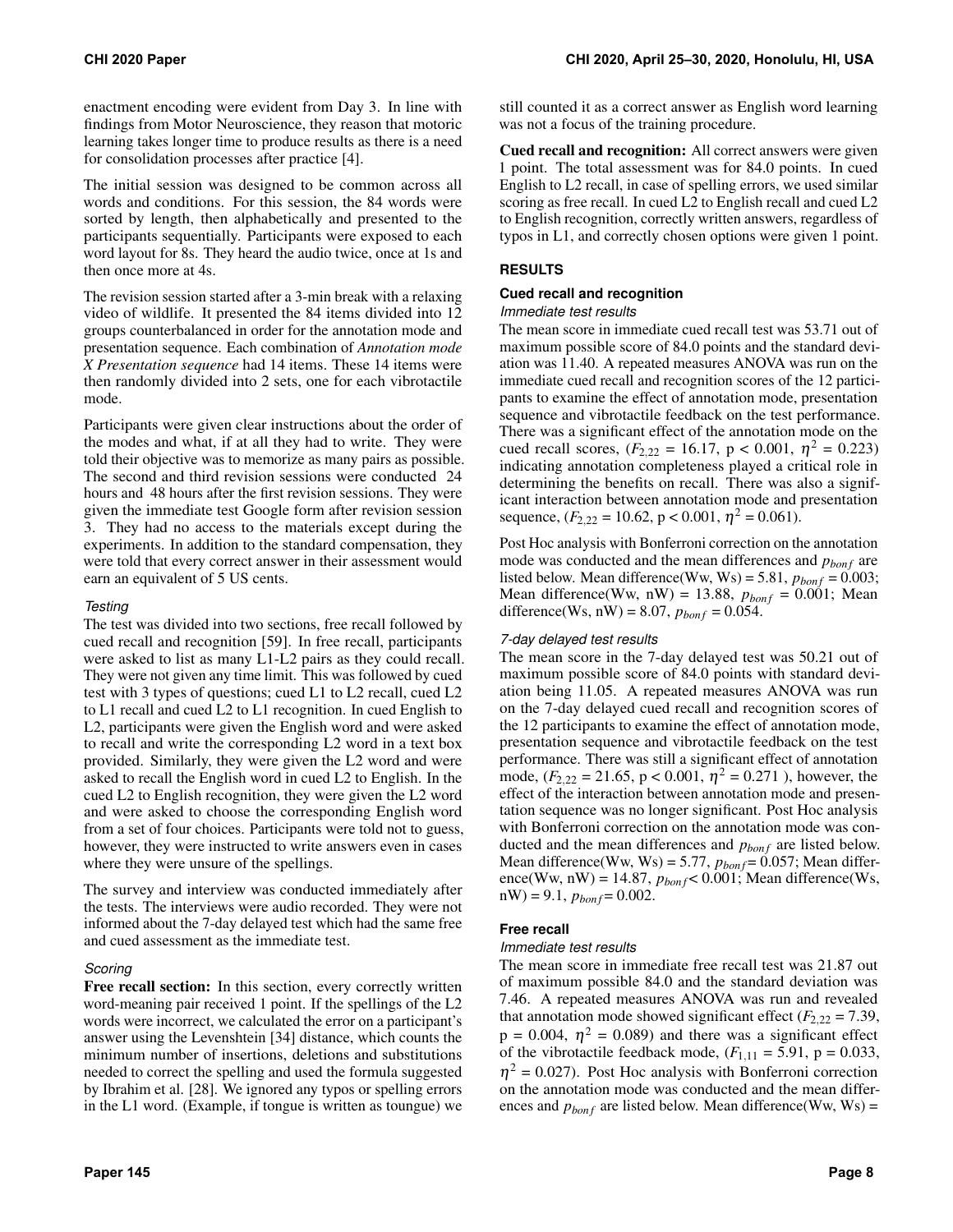2.21,  $p_{bonf} = 0.986$ , Mean difference(Ww, nW) = 8.41,  $p_{bonf} =$ 0.032; Mean difference(Ws, nW) = 5.93,  $p_{bonf} = 0.013$ . Also, Mean difference(VTF,  $nVTF$ ) = 2.64,  $p_{bonf}$  = 0.078.

# *7-day delayed test results*

The mean score in 7-day delayed free recall test was 15.67 out of maximum possible 84.0 and the standard deviation, 7.61. A repeated measures ANOVA was run and revealed that annotation mode showed significant effect  $(F_{2,22}=26.96,$ p <0.001,  $\eta^2$  = 0.225). Post Hoc analysis with Bonferroni correction on the annotation mode was conducted and the mean differences and  $p_{bonf}$  are listed below. Mean difference(Ww,  $Ws$ ) = 2.49,  $p_{bonf}$  = 0.220, Mean difference(Ww, nW) = 10.22,  $p_{bon f}$  < 0.001; Mean difference(Ws, nW) = 8.12,  $p_{bon f}$  < 0.001.

# **DISCUSSION**

We have organized the discussion of this paper into parts answering the research questions. These can be used as references to each RQ in the flow of the whole discussion.

RQ1: How does the adding whole and partial word annotations to the revision phase of vocabulary learning affect recall? Through our hypothesis, H1.1, we had predicted a superior performance of the write levels of annotation mode. It is evident from our results that revising using annotations after being introduced to vocabulary items with flashcards enhances recall. We attribute the learning gains in the write conditions to the relevant motoric engagement achieved by annotating on the touchscreen. We therefore provide evidence to support our hypothesis H1.1 which predicted that recall of vocabulary items can be improved with annotations.

RQ2: What is the relationship between temporal sequence of presentation of various modal elements and recall of vocabulary items? Ww and Ws performed significantly better than nW in all recall tests. In the interviews, some participants were skeptical about the Ws condition. P4 remarked, *"I didn't like choosing the red letters, it sort of drew my attention away from actually learning the word"*. For Ww, participants were instructed to write the entire L2 word. However, for Ws, they need to pick out the letters corresponding to the word skeleton by choosing only the red letters. While this seems to be a trivial task, there was definitely an additional visual task involved. It is likely that the superiority of the sequential presentation is due to this additional visual task which adds to the cognitive load. Even though there was an additional visual task for Ws, our design used this approach to ensure uniformity of the number of times a learner was presented with the L2 word in each exposure. If the design had individual representations for the whole L2 word and the word skeleton, then the learner would be exposed to the L2 word twice, albeit in different forms in the Ws level. We acknowledge that this is an experiment-introduced limitation. For the whole word annotation, there was no such additional task. Participants were exposed to the complete layout with the image element, L1 and L2 verbal elements altogether in the concurrent presentation mode. This might have helped them with forming connections as described by Mayer [\[42\]](#page-11-20) .

Further, this also explains why the interaction between the annotation mode and presentation sequence is significant in

the immediate tests but not in the delayed test. Jones [\[29\]](#page-11-26) conducted immediate and delayed tests of vocabulary after training with either pictorial, written, a combination of pictorial and written or no glosses to a French text for students who were learning French through English. The results of this study showed a steep decrease in the performance of the combined pictorial and written condition from immediate to the 3-week delayed cued recall test. They explain this result by attributing the good performance in immediate cued recall tests of the pictorial and written group to the richer and redundant amount of information, as is in our case with Ww. It reasons that the vast amount of information might have caused an overload of visual information that, with time, become "cluttered" and inhibited the ability to extract the required translation in the delayed test.

In our design, it is likely that there is a high level of element interaction [\[63\]](#page-12-18) between the visual elements in the concurrent presentation level with Ww. However, for concurrent annotation with word skeleton writing, it is likely that participants used their visual attention to choose and copy the red letters, thereby eliminating the chance of acquiring all the visual information together. The delayed test performance in cued recall supports this reasoning as almost equal scores for Ww.Seq and Ww.Con were recorded. Whereas for word skeleton annotations, Ws.Seq performs consistently better in both immediate and delayed tests. These results provides partial evidence for the implication i3, suggesting that presentation in sequence counters the cognitive overload and is utilitarian in handling applications that need to present high quantities of information in the visual channel. Hypothesis H2.1 which predicted that sequential presentation would outperform concurrent presentation could therefore not be proven.

There is a fundamental difference in the retrieval mechanisms for free and cued recall. Tulving and Pearlstone [\[66\]](#page-12-19) investigated this difference by distinguishing between the availability of a memory element and the ability to access it. Free recall is highly dependent on the accessibility of the memory elements. A learner that has nothing prompting them towards the memory element might not be able to access it even though it has not been lost. On the other hand, in cued recall, the retrieval conditions are different. Our results indicate that word annotations, both skeleton and whole, improve the accessibility of the vocabulary items thus perform equally well in free recall. However, whole word writing seems to have a clear advantage in encoding vocabulary items thereby making them available as shown by the results of cued recall.

On the other hand, both delayed and immediate cued recall tests saw a significant difference in Ww and Ws, indicating that the availability of vocabulary items is likely to benefit more from whole word annotations. Availability of any memory item depends on the trace formation. Our investigation, while preliminary, indicates that whole word annotation are more likely to help with trace formation of a memory item.

A thorough analysis in this direction could help target the most beneficial form of word annotation for any application depending on the intended outcome. If accessibility of memory item is the key objective, either form of annotation might be ap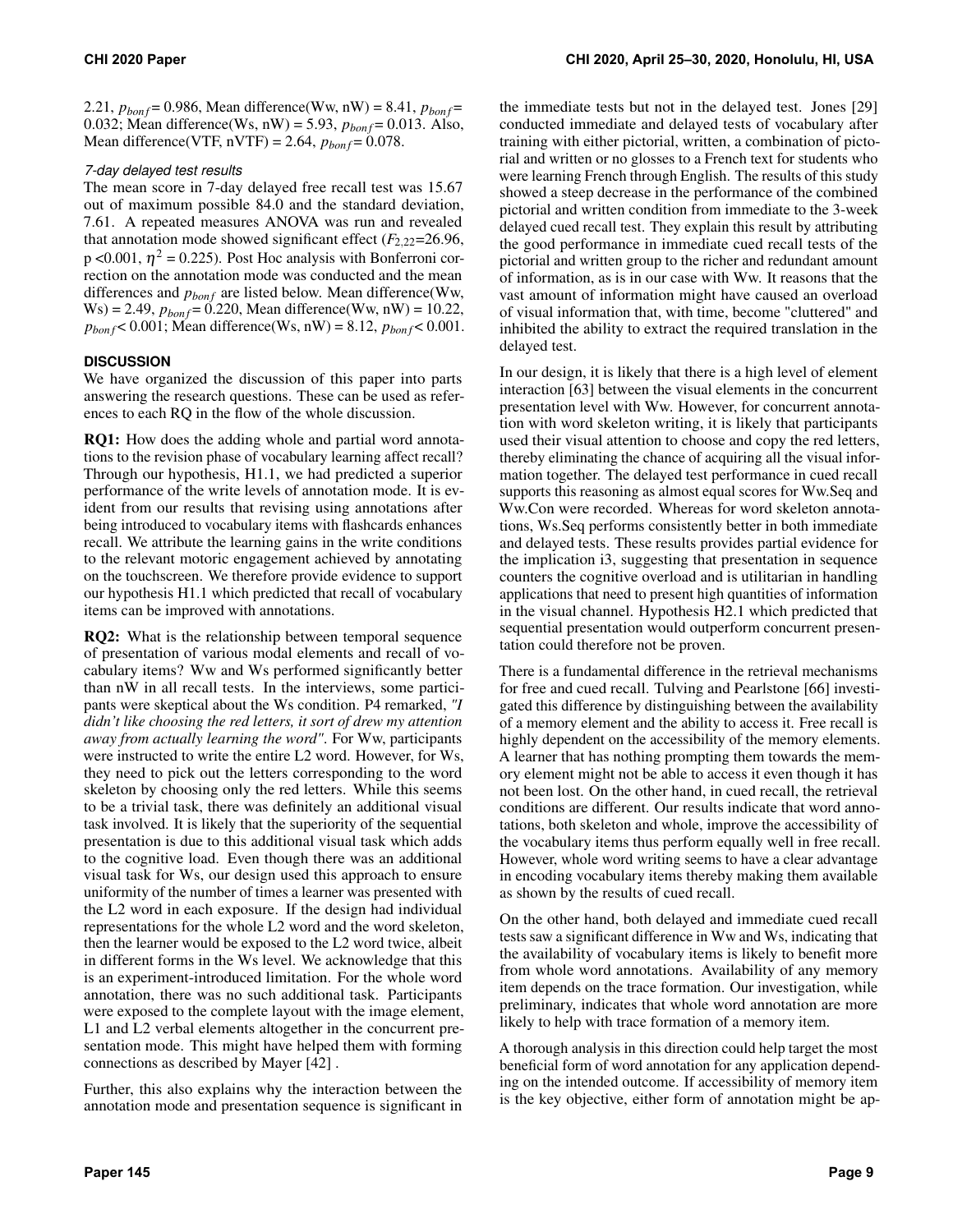plicable. This can be very appropriate in language learning as most situations which demand retrieval of a vocabulary item inherently present with contextual cues. Macedonia and Knösche [\[38\]](#page-11-10) highlight that learners acquire vocabulary items with a context and rarely as individual units.

However, in applications where the availability is the focus, such as memorization of elaborate procedures in, a recipe or a mathematical algorithm, which needs to be recalled without cues, whole word annotations are likely to benefit better.

RQ3: How does adding vibrotactile feedback (VTF) to writing affect recall of vocabulary? Prewett et al. [\[49\]](#page-11-27) analyses 45 studies which investigate the efficiency of task performance under baseline and vibrotactile conditions. The analysis upholds vibrotactile cues as effective additions to a multi-modal presentation and suggests using VTF in addition to visual elements. Our results indicate that addition of VTF resulted in a significant improvement in immediate free recall. Enriching the material with the vibrotactile input showed a transient effect evident only in the immediate free recall. Given that VTF has significantly improved only free recall, we may assume that it helps with the accessibility of the vocabulary items. We may cautiously interpret these results using Sweller's cognitive load theory [\[63\]](#page-12-18) which distinguishes between the working memory and long-term memory. It highlights that redundant multisensory information will only affect the working memory. This information becomes less volatile only when processed and organized into the long-term memory. It is likely that the VTF aids for encoding into the working memory but fails to exhibit the same benefits on the long-term memory. Therefore, even though the effects of VTF were transient, we propose that when integrated with techniques of spaced repetition [\[71\]](#page-12-20), VTF might prove to be effective.

RQ4: How do the factors of annotation mode, presentation sequence and haptic feedback interact and which combination is most conducive for recall of vocabulary items in a mobile presentation framework? Even though our results did not see a significant three-way interaction between the three factors, we propose that each of these factors can be employed to improve specific elements of vocabulary recall. In summary, annotation mode was critical in determining the benefits of recall. Using whole word annotations recorded a mean score of 20.67 out of 28.0 in delayed cued recall over the 12.16 out of 28.0 for the No write conditions. Whole word annotations perform best when integrated with concurrent presentation.

## **INTEGRATION WITH EXISTING LANGUAGE PLATFORMS**

Language learning is a comprehensive activity with multiple components such as vocabulary acquisition, semantics, phonology and grammar [\[40\]](#page-11-28) and several existing mobile vocabulary apps cater to multiple of these components. Findings from our experiments can be integrated into existing mobile vocabulary apps, of which we provide examples with two applications below. We picked two of the top mobile vocabulary learning apps from android app store, Duolingo: Learn Languages Free(>100m downloads) and Learn Languages with Memrise(>10m downloads).



<span id="page-9-0"></span>Figure 6. An illustration of a possible integration of our setting with Duolingo and Memrise. (a) and (b) layouts from Duolingo, show two activities in which learner has annotated. (c) from Memrise, shows a similar setting as our study.

In figure [6a](#page-9-0), Duolingo has introduced the word *frau* and has prompted the learner with the English equivalent "woman" along with a clipart image of a woman. The learner can annotate the L2 word, *frau* next to the image of the woman. Figure [6b](#page-9-0) shows the second activity in which our feature can be incorporated in Duolingo.

As seen in figure [6c](#page-9-0), the layout presents the L2 word with the L1 word and supplements it with video recording with presenter(s) speaking the word. The writing layout can be integrated into the application thereby allowing learners to benefit from writing when they are exposed to the L2 word.

## **LIMITATIONS**

Although our studies reveal significant results, they are based on moderate sample size of participants. While we believe our results are valid, it can benefit from additional replication research to preserve and strengthen the scientific integrity of our findings [\[11\]](#page-10-23). Future studies can explore a broader demographic or age-based inclusion criterion. In addition, the ecological validity of the results can be enhanced with real and longitudinal deployment of vocabulary acquisition with haptically-enhanced mobile learning applications.

## **CONCLUSION**

This study contributes the first investigative analysis of setting which achieves motoric engagement making use of haptic capabilities of touchscreen devices to improve vocabulary recall. We conducted a series of three pilots to identify design factors which affect recall of vocabulary items in a haptic-integrated setting. We recognized three design factors, annotation mode, presentation sequence, and vibrotactile feedback, that influence recall. We then evaluated these factors in a within-subject comparative study and supported our hypothesis that our setting significantly improves vocabulary learning. Our proposed setting is easily integrable into existing vocabulary applications and will benefit language learners to acquire vocabulary more easily.

#### **ACKNOWLEDGEMENT**

This work is supported in part by the NUS School of Computing Strategic Initiatives.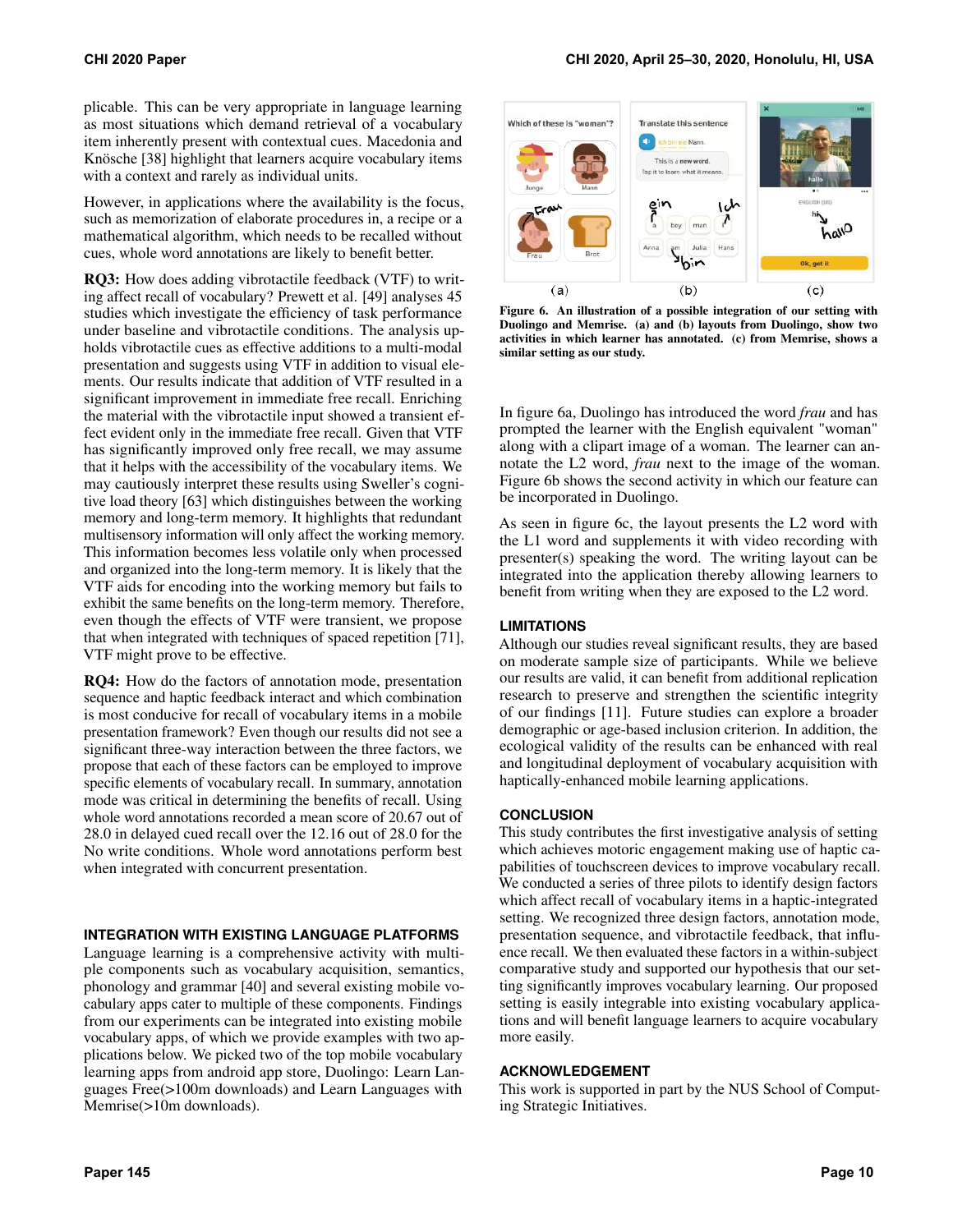# <span id="page-10-9"></span>**REFERENCES**

- [1] Shirley Agostinho, Sharon Tindall-Ford, Paul Ginns, Steven J Howard, Wayne Leahy, and Fred Paas. 2015. Giving learning a helping hand: finger tracing of temperature graphs on an iPad. *Educational Psychology Review* 27, 3 (2015), 427–443.
- <span id="page-10-13"></span>[2] Khalid Al Seghayer. 2001. The effect of multimedia annotation modes on L2 vocabulary acquisition: A comparative study. *Language Learning & Technology* 5, 1 (2001), 202–232.
- <span id="page-10-21"></span>[3] Alan D Baddeley, Neil Thomson, and Mary Buchanan. 1975. Word length and the structure of short-term memory. *Journal of verbal learning and verbal behavior*  14, 6 (1975), 575–589.
- <span id="page-10-22"></span>[4] Pierre Baraduc, Nicolas Lang, John C Rothwell, and Daniel M Wolpert. 2004. Consolidation of dynamic motor learning is not disrupted by rTMS of primary motor cortex. *Current Biology* 14, 3 (2004), 252–256.
- <span id="page-10-12"></span>[5] Joe Barcroft. 2006. Can writing a new word detract from learning it? More negative effects of forced output during vocabulary learning. *Second Language Research*  22, 4 (2006), 487–497.
- <span id="page-10-11"></span>[6] Joe Barcroft. 2007. Effects of word and fragment writing during L2 vocabulary learning. *Foreign Language Annals* 40, 4 (2007), 713–726.
- <span id="page-10-3"></span>[7] Lawrence W Barsalou. 1999. Perceptual symbol systems. *Behavioral and brain sciences* 22, 4 (1999), 577–660.
- <span id="page-10-4"></span>[8] Jennifer S Beaudin, Stephen S Intille, Emmanuel Munguia Tapia, Randy Rockinson, and Margaret E Morris. 2007. Context-sensitive microlearning of foreign language vocabulary on a mobile device. In *European conference on Ambient intelligence*. Springer, 55–72.
- <span id="page-10-16"></span>[9] Stephen Brewster and Lorna M Brown. 2004. Tactons: structured tactile messages for non-visual information display. In *Proceedings of the fifth conference on Australasian user interface-Volume 28*. Australian Computer Society, Inc., 15–23.
- <span id="page-10-6"></span>[10] Carrie J Cai, Philip J Guo, James Glass, and Robert C Miller. 2014. Wait-learning: leveraging conversational dead time for second language education. In *CHI'14 Extended Abstracts on Human Factors in Computing Systems*. ACM, 2239–2244.
- <span id="page-10-23"></span>[11] Kelly Caine. 2016. Local Standards for Sample Size at CHI. In *Proceedings of the 2016 CHI Conference on Human Factors in Computing Systems (CHI '16)*. ACM, New York, NY, USA, 981–992. DOI: http://dx.doi.org/10.[1145/2858036](http://dx.doi.org/10.1145/2858036.2858498).2858498
- <span id="page-10-14"></span>[12] Manuel Carreiras, Margaret Gillon-Dowens, Marta Vergara, and Manuel Perea. 2008. Are vowels and consonants processed differently? Event-related potential evidence with a delayed letter paradigm. *Journal of Cognitive Neuroscience* 21, 2 (2008), 275–288.
- <span id="page-10-20"></span>[13] Ronald Carter. 2012. *Vocabulary: Applied linguistic perspectives*. Routledge.
- <span id="page-10-7"></span>[14] Chih-Ming Chen and Ching-Ju Chung. 2008. Personalized mobile English vocabulary learning system based on item response theory and learning memory cycle. *Computers & Education* 51, 2 (2008), 624–645.
- <span id="page-10-2"></span>[15] George M Chinnery. 2006. Emerging technologies: Going to the MALL: Mobile assisted language learning. *Language learning & technology* 10, 1 (2006), 9–16.
- <span id="page-10-17"></span>[16] Youngjun Cho, Andrea Bianchi, Nicolai Marquardt, and Nadia Bianchi-Berthouze. 2016. RealPen: Providing realism in handwriting tasks on touch surfaces using auditory-tactile feedback. In *Proceedings of the 29th Annual Symposium on User Interface Software and Technology*. ACM, 195–205.
- <span id="page-10-19"></span>[17] Annette MB De Groot and Rineke Keijzer. 2000. What is hard to learn is easy to forget: The roles of word concreteness, cognate status, and word frequency in foreign-language vocabulary learning and forgetting. *Language learning* 50, 1 (2000), 1–56.
- <span id="page-10-10"></span>[18] Adam K Dubé and Rhonda N McEwen. 2015. Do gestures matter? The implications of using touchscreen devices in mathematics instruction. *Learning and Instruction* 40 (2015), 89–98.
- <span id="page-10-0"></span>[19] New American Economy. 2017. Demand for Bilingual Workers More than Doubled in 5 years, New Report Shows. (2017). Retrieved September 20, 2019 from https://www.newamericaneconomy.[org/press-release/](https://www.newamericaneconomy.org/press-release/demand-for-bilingual-workers-more-than-doubled-in-5-years-new-report-shows/) [demand-for-bilingual-workers-more-than-doubled-in-5](https://www.newamericaneconomy.org/press-release/demand-for-bilingual-workers-more-than-doubled-in-5-years-new-report-shows/) [years-new-report-shows/](https://www.newamericaneconomy.org/press-release/demand-for-bilingual-workers-more-than-doubled-in-5-years-new-report-shows/).
- <span id="page-10-5"></span>[20] Darren Edge, Elly Searle, Kevin Chiu, Jing Zhao, and James A Landay. 2011. MicroMandarin: mobile language learning in context. In *Proceedings of the SIGCHI Conference on Human Factors in Computing Systems*. ACM, 3169–3178.
- <span id="page-10-18"></span>[21] Mario Enriquez and Karon MacLean. 2008. The role of choice in longitudinal recall of meaningful tactile signals. In *2008 Symposium on Haptic Interfaces for Virtual Environment and Teleoperator Systems*. IEEE, 49–56.
- <span id="page-10-15"></span>[22] Ram Frost and Shlomo Dentin. 1992. Reading consonants and guessing vowels: Visual word recognition in Hebrew orthography. In *Advances in psychology*. Vol. 94. Elsevier, 27–44.
- <span id="page-10-1"></span>[23] Nesta Futurelab, Laura Naismith, Peter Lonsdale, Giasemi Vavoula, Mike Sharples, and Nesta Futurelab Series. 2004. Literature review in mobile technologies and learning. (2004).
- <span id="page-10-8"></span>[24] Arthur M Glenberg, Tiana Gutierrez, Joel R Levin, Sandra Japuntich, and Michael P Kaschak. 2004. Activity and imagined activity can enhance young children's reading comprehension. *Journal of educational psychology* 96, 3 (2004), 424.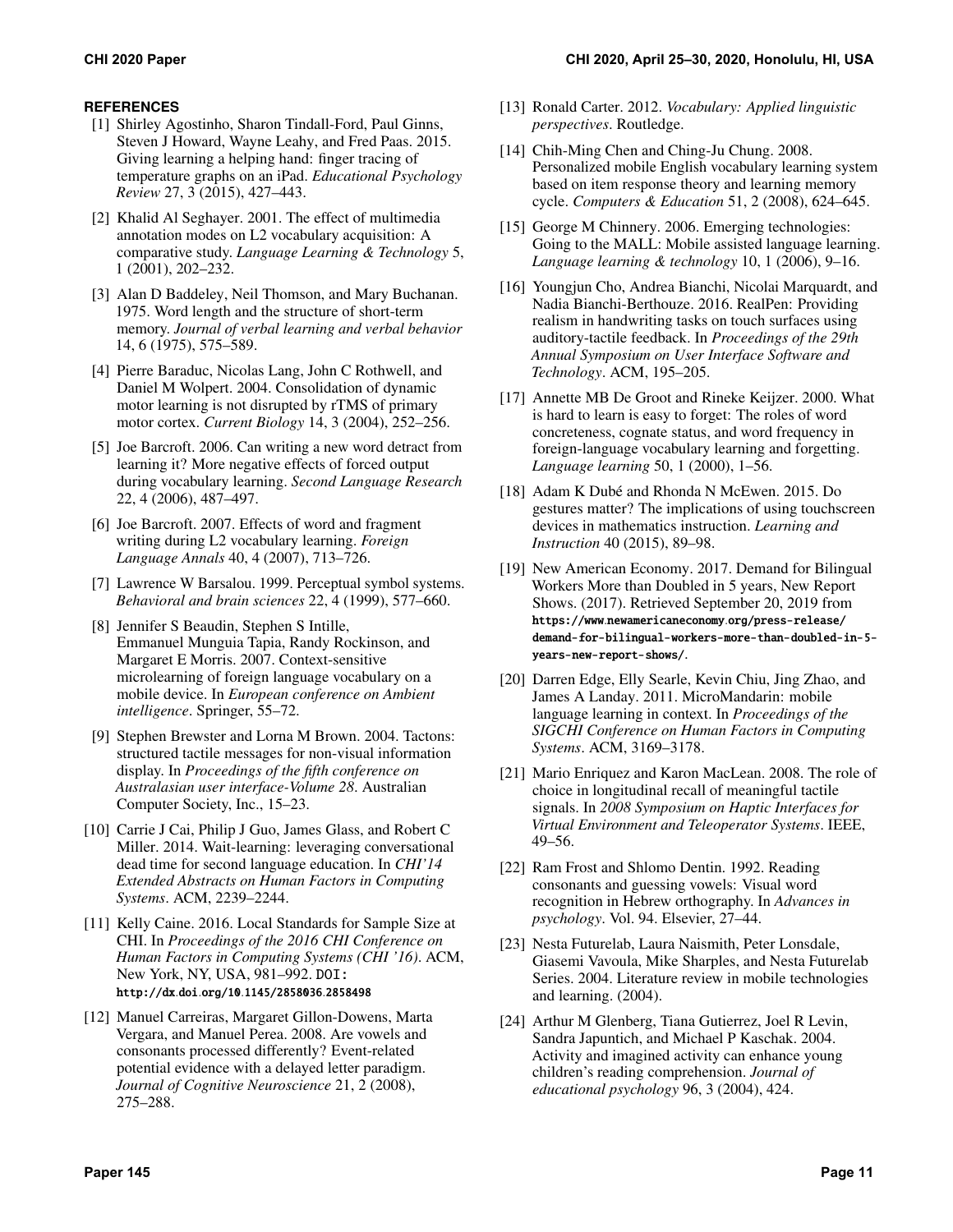- <span id="page-11-3"></span>[25] Arthur M Glenberg and David A Robertson. 1999. Indexical understanding of instructions. *Discourse processes* 28, 1 (1999), 1–26.
- <span id="page-11-15"></span>[26] Joachim Grabowski. 2007. The writing superiority effect in the verbal recall of knowledge: Sources and determinants. *STUDIES IN WRITING* 20 (2007), 165.
- <span id="page-11-23"></span>[27] Heidi Harley. 2017. *English words: A linguistic introduction*. John Wiley & Sons.
- <span id="page-11-25"></span>[28] Adam Ibrahim, Brandon Huynh, Jonathan Downey, Tobias Höllerer, Dorothy Chun, and John O'Donovan. 2017. ARbis Pictus: a study of language learning with augmented reality. *arXiv preprint arXiv:1711.11243*  (2017).
- <span id="page-11-26"></span>[29] Linda Jones. 2004. Testing L2 vocabulary recognition and recall using pictorial and written test items. *Language Learning & Technology* 8, 3 (2004), 122–143.
- <span id="page-11-22"></span>[30] Emmanuel Keuleers and Marc Brysbaert. 2010. Wuggy: A multilingual pseudoword generator. *Behavior research methods* 42, 3 (2010), 627–633.
- <span id="page-11-5"></span>[31] Zae Myung Kim, Suin Kim, Alice Oh, and Ho-Jin Choi. 2017. An adaptive vocabulary learning application through modeling learner's linguistic proficiency and interests. In *2017 IEEE International Conference on Big Data and Smart Computing (BigComp)*. IEEE, 434–436.
- <span id="page-11-4"></span>[32] Dejan Kovachev, Yiwei Cao, Ralf Klamma, and Matthias Jarke. 2011. Learn-as-you-go: new ways of cloud-based micro-learning for the mobile web. In *International Conference on Web-Based Learning*. Springer, 51–61.
- <span id="page-11-17"></span>[33] Batia Laufer. 1989. A factor of difficulty in vocabulary learning: Deceptive transparency. *AILA review* 6, 1 (1989), 10–20.
- <span id="page-11-24"></span>[34] Vladimir I Levenshtein. 1966. Binary codes capable of correcting deletions, insertions, and reversals. In *Soviet physics doklady*, Vol. 10. 707–710.
- <span id="page-11-16"></span>[35] Joel R Levin. 1981. On functions of pictures in prose. *Neuropsychological and cognitive processes in reading*  203 (1981).
- <span id="page-11-7"></span>[36] Chih-Cheng Lin and Ya-Chuan Yu. 2017. Effects of presentation modes on mobile-assisted vocabulary learning and cognitive load. *Interactive Learning Environments* 25, 4 (2017), 528–542.
- <span id="page-11-1"></span>[37] Robert W Lindeman, John L Sibert, and James K Hahn. 1999. Hand-held windows: towards effective 2D interaction in immersive virtual environments. In *Proceedings IEEE Virtual Reality (Cat. No. 99CB36316)*. IEEE, 205–212.
- <span id="page-11-10"></span>[38] Manuela Macedonia and Thomas R Knösche. 2011. Body in mind: How gestures empower foreign language learning. *Mind, Brain, and Education* 5, 4 (2011), 196–211.
- <span id="page-11-11"></span>[39] Manuela Macedonia and Katharina von Kriegstein. 2012. Gestures enhance foreign language learning. *Biolinguistics* 6, 3-4 (2012), 393–416.
- <span id="page-11-28"></span>[40] Brian Macwhinney. 2017. Language Acquisition The Basic Components of Human Language, Methods for Studying Language Acquisition, Phases in Language Development. (2017). Retrieved January 5, 2020 from [https://education](https://education.stateuniversity.com/pages/2153/Language-Acquisition.html).stateuniversity.com/pages/2153/ [Language-Acquisition](https://education.stateuniversity.com/pages/2153/Language-Acquisition.html).html.
- <span id="page-11-13"></span>[41] Scott C Marley and Zsuzsanna Szabo. 2010. Improving children's listening comprehension with a manipulation strategy. *The journal of educational research* 103, 4 (2010), 227–238.
- <span id="page-11-20"></span>[42] Richard Mayer and Richard E Mayer. 2005. *The Cambridge handbook of multimedia learning*. Cambridge university press.
- <span id="page-11-21"></span>[43] Richard E Mayer and Roxana Moreno. 2003. Nine ways to reduce cognitive load in multimedia learning. *Educational psychologist* 38, 1 (2003), 43–52.
- <span id="page-11-14"></span>[44] Makiko Naka. 1998. Repeated writing facilitates children's memory for pseudocharacters and foreign letters. *Memory & cognition* 26, 4 (1998), 804–809.
- <span id="page-11-2"></span>[45] Mark Paterson. 2007. *The senses of touch: Haptics, affects and technologies*. Berg.
- <span id="page-11-6"></span>[46] Lyn Pemberton, Marcus Winter, and Sanaz Fallahkhair. 2010. Collaborative mobile knowledge sharing for language learners. *Journal of the Research Centre for Educational Technology* 6, 1 (2010), 144–148.
- <span id="page-11-8"></span>[47] Daniel Reschke Pires and others. 2018. L2 vocabulary instruction: an analysis of smartphone applications for english learning. (2018).
- <span id="page-11-0"></span>[48] Marc Prensky. 2005. What can you learn from a cell phone? Almost anything! *Innovate: Journal of Online Education* 1, 5 (2005).
- <span id="page-11-27"></span>[49] Matthew S Prewett, Linda R Elliott, Ashley G Walvoord, and Michael D Coovert. 2011. A meta-analysis of vibrotactile and visual information displays for improving task performance. *IEEE Transactions on Systems, Man, and Cybernetics, Part C (Applications and Reviews)* 42, 1 (2011), 123–132.
- <span id="page-11-9"></span>[50] Mei Pu and Zheng Zhong. 2018. Development of a Situational Interaction Game for Improving Preschool Children'Performance in English-Vocabulary Learning. In *Proceedings of the 2018 International Conference on Distance Education and Learning*. ACM, 88–92.
- <span id="page-11-19"></span>[51] Graham Rawlinson. 2007. The significance of letter position in word recognition. *IEEE Aerospace and Electronic Systems Magazine* 22, 1 (2007), 26–27.
- <span id="page-11-12"></span>[52] Claudia Repetto, Elisa Pedroli, and Manuela Macedonia. 2017. Enrichment effects of gestures and pictures on abstract words in a second language. *Frontiers in psychology* 8 (2017), 2136.
- <span id="page-11-18"></span>[53] Jerzy Rubach. 1996. Shortening and ambisyllabicity in English. *Phonology* 13, 2 (1996), 197–237.